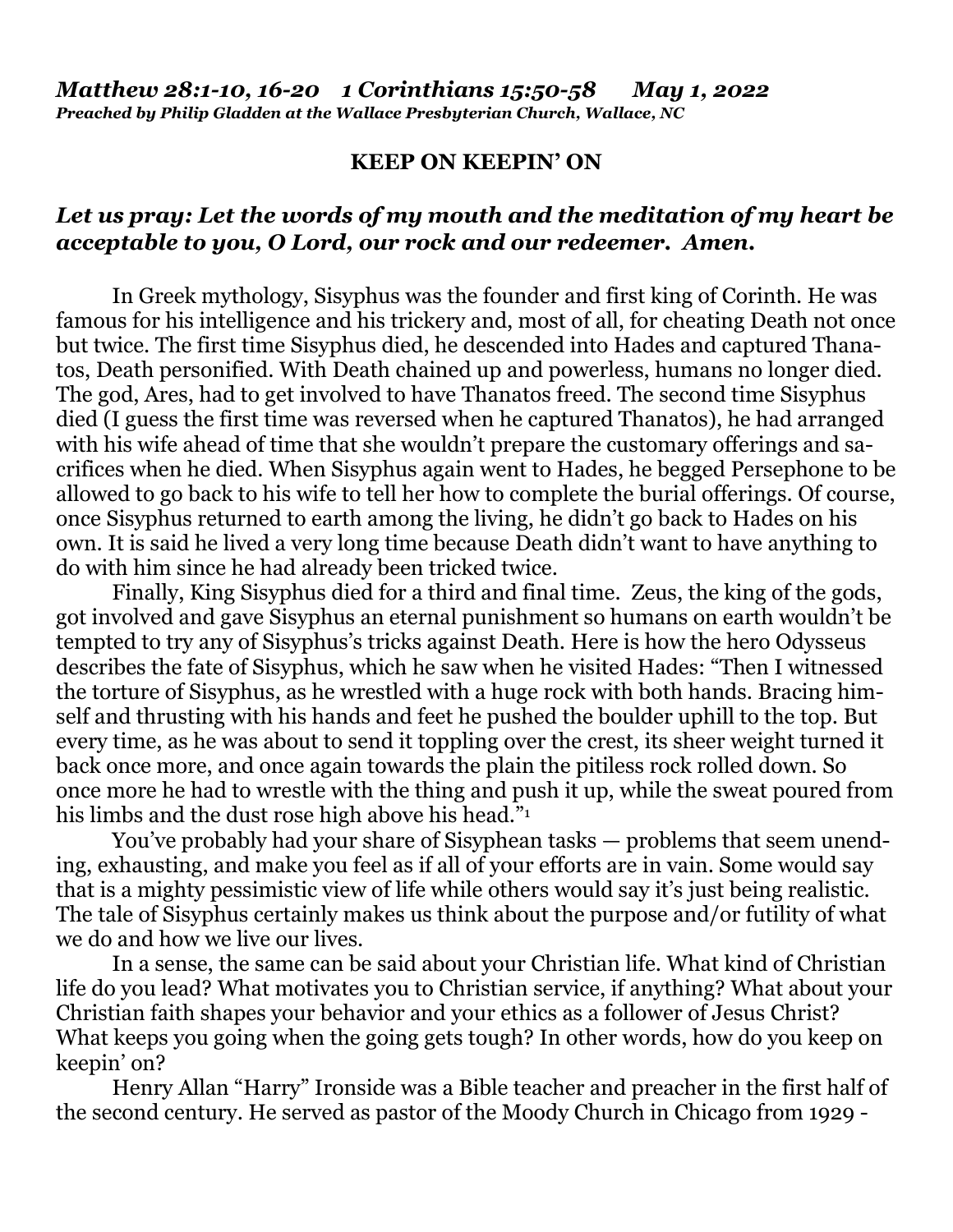1948. He once said, "When you are studying your Bible and encounter the word 'therefore,' always stop and see what it's THERE FOR! A reason certainly exists." Well, a reason certainly exists for the apostle Paul to say "Therefore" in 1 Corinthians 15:58 as he wraps up his prolonged discussion of the resurrection of Jesus Christ from the dead and what difference that makes for our lives. "Therefore," Paul writes, "on account of, because of, as a result of all this, so then, consequently . . . because Christ has died and been raised from the dead, because he is the first fruits of all who have died believing in him, because you are no longer in your sins, because you have hope for the future, because you have the promise of life in Jesus Christ, because you will inherit the kingdom of God . . . on account of all of this, as a result of all of this, so then, consequently, *therefore* — "be steadfast, immovable, always excelling in the work of the Lord, because you know that in the Lord your work is not in vain." (1 Corinthians 15:58)

 Notice how Paul applies the promise of the resurrection directly to this present life and ties the power of the resurrection directly to how we are to live as believers and what we are supposed to do as followers of Jesus Christ. Paul gives us a command, an imperative  $-$  "Be!"  $-$  and it carries the sense of continuing to do something from this point forward, to keep on keepin' on. Here's how some different Christian writers have described the importance of that two word phrase, "Therefore, be . . ."

 \* Our sure future hope (resurrection/glorification) should serve to animate and energize present ethical behavior.<sup>2</sup>

 \* A firm belief in the resurrection and a solid hope for the future gives incentive for service in the present.<sup>3</sup>

 \* The resurrection is the necessary foundation for faithful action in the world. Those who affirm the truth of Christ's resurrection will be given the moral confidence to live in a way that shows that their hope is not in vain.<sup>4</sup>

 \* The resurrection is not only only about overcoming death. It shows us what our lives mean now. It means declaring the promises of God in our every day.<sup>5</sup>

 \* Living by the light of the life to come should not paralyze us but should fill our earth-life with purpose and power.<sup>6</sup>

In some of his other letters tobelievers in Philippi, Galatia, and Corinth, Paul writes about how the future hope of the resurrection can and should make a difference right here and now:

 \* To the Philippians, Paul wrote, "I want to know Christ and the power of his resurrection and the sharing of his sufferings by becoming like him in his death, if somehow I many attain the resurrection from the dead. Not that I have already obtained this or have already reached the goal; but I press on to make it my own, because Christ Jesus has made me his own. I do not consider that I have made it my own; but this one thing I do: forgetting what lies behind and straining forward to what lies ahead, I press on toward the goal for the prize of the heavenly call of God in Christ Jesus." (Philippians 3:10-13)

 \* To the Galatian believers, Paul had this to say, "So let us not grow weary in doing what is right, for we will reap at harvest time, if we do not give up. So then,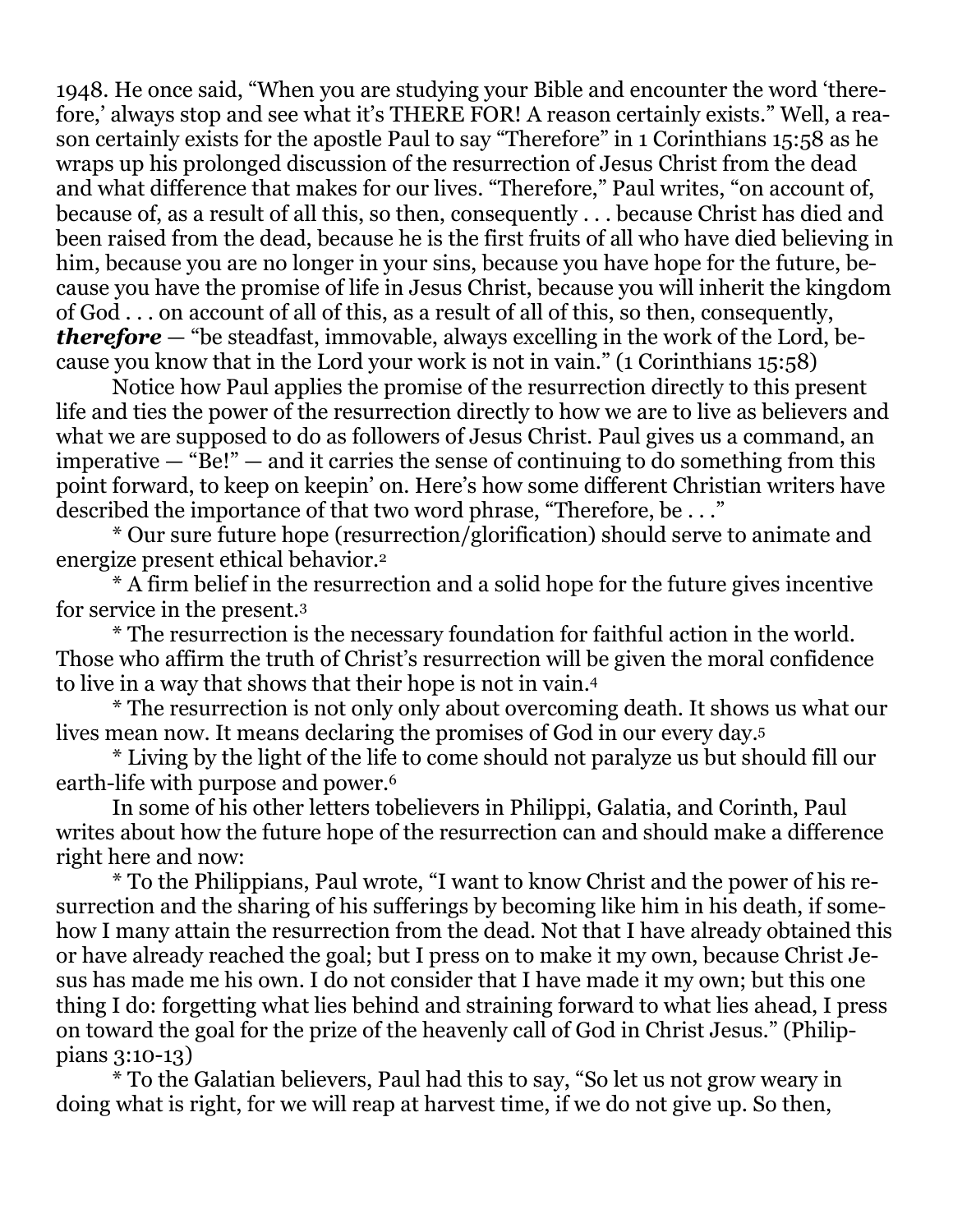whenever we have an opportunity, let us work for the good of all, and especially for those of the family of faith." (Galatians 6:9-10)

 \* In his second letter to the Christians at Corinth, Paul said, "Therefore, since it is by God's mercy that we are engaged in this ministry, we do not lose heart." (2 Corinthians 4:1)

 On March 22, 1956, Dr. Martin Luther King, Jr. delivered a speech at the weekly meeting of the Montgomery Improvement Association. He was only twenty-six years old and had recently been selected to lead the Montgomery bus boycott following the arrest of Rosa Parks. In his speech, Dr. King said, "Freedom doesn't come on a silver platter. With every great movement toward freedom there will inevitably be trials. Somebody will have to have the courage to sacrifice. You don't get to the Promised Land without going through the Wilderness. You don't get there without crossing over hills and mountains, but if you keep on keeping on, you can't help but reach it. We won't all see it, but it's coming and it's because God is for it . . ."<sup>7</sup> Certainly there must have been many times for Dr. King and the many others who were working for civil rights for all people when the task seemed Sisyphean, pointless, useless, never-ending. "But if you keep on keeping on, you can't help but reach it . . ."

 Fifteen years later, Curtis Mayfield released a song called "Keep on Keeping On" at the end of the turbulent 1960's/beginning of the 1970's. The song is not a religious song, but the first verse and chorus are a good commentary on Paul's imperative to the Corinthian believers and to us as followers of Jesus Christ — "Therefore, be and keep on being, keep on keeping on."

 Everybody gather round and listen to my song I've only got one We who are young, should now take a stand Don't run from the burdens of women and men Continue to give, continue to live For what you know is right Most of your life can be out of sight Withdraw from the darkness and look to the light Where everyone's free At least that's the way it's supposed to be We just keep on keeping on We just keep on keeping on Many think that we have blown it But they too will soon admit That there's still a lot of love among us And there's still a lot of faith, warmth and trust When we keep on keeping on

 A number of years ago, Lee Woodard and I were having one of our many lengthy theological conversations. I don't remember the exact topic or context, but at one point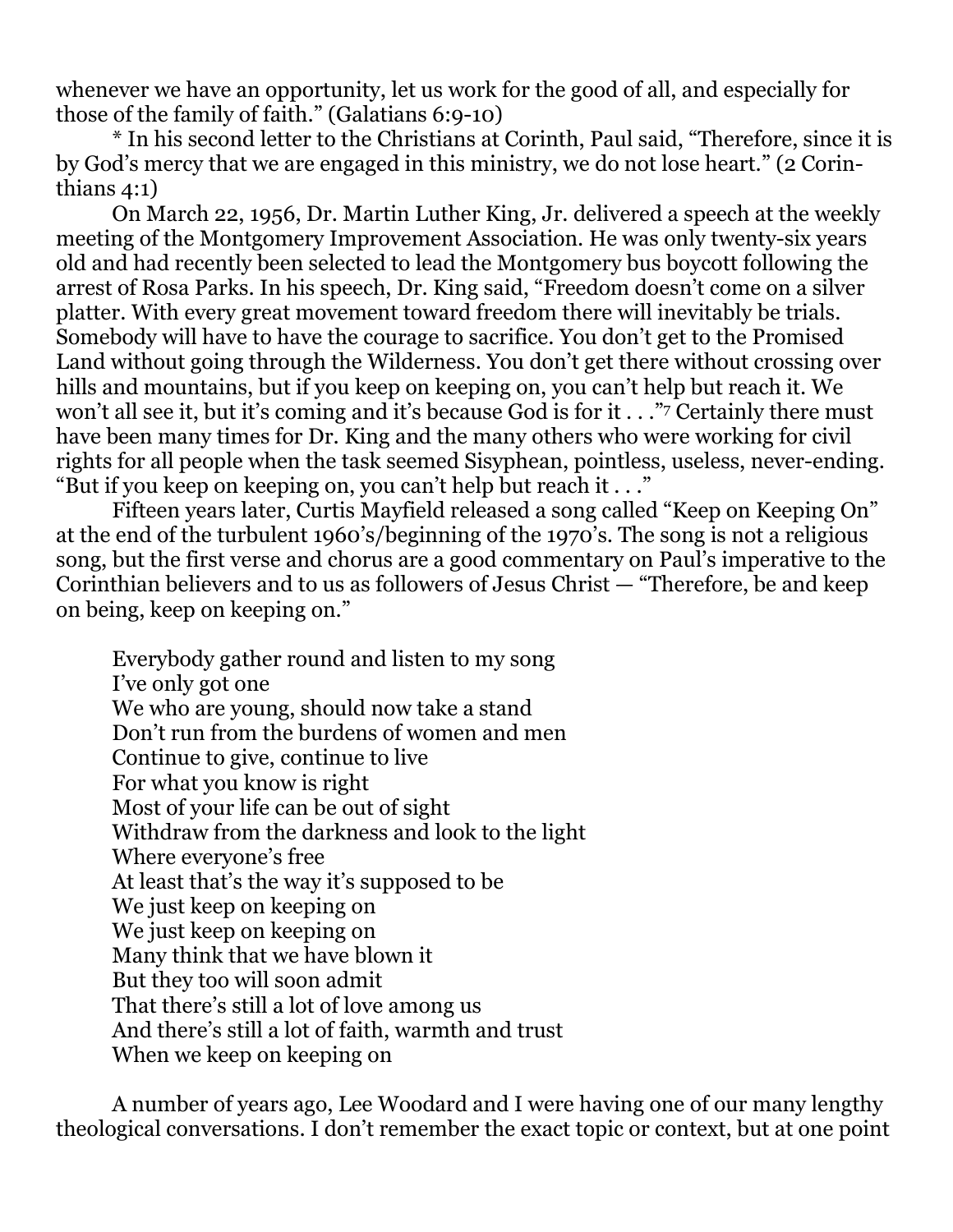I said to Lee, "Getting into heaven is the not my main motivation for how I live my life." Lee looked surprised and said, "You don't want to go to heaven?" I replied, "That's not what I said." Lee asked, "Then what do you mean?" I explained, "I don't get up every morning and think about what I need to do that day to make sure I get into heaven. I figure that's God's job. The Bible says, 'if you confess with your lips that Jesus is Lord and believe in your heart that God raised him from the dead, you will be saved.' I've done that. No, I get up every morning and try to live my life in a way that shows I am thankful to God that Jesus is Lord and that God raised him from the dead." I told Lee there were two important reasons I tried to let the hope of the resurrection shape my life in this way: (1) It reminds me that the resurrection of Jesus Christ and the hope it gives us is much more than just about me getting my ticket to heaven punched and (2) it reminds me that the resurrection calls me to live each and every day of this present life in the service of God. The thought is expressed much more eloquently in one of the concluding sections of "A Brief Statement of Faith" of the Presbyterian Church (U.S.A.), which we sometimes use as our Affirmation of Faith in worship:

 In gratitude to God, empowered by the Spirit, we strive to serve Christ in our daily tasks and to live holy and joyful lives, even as we watch for God's new heaven and new earth, praying, "Come, Lord Jesus!"

 The Christian life is a life oriented toward God and God's ways. The power of Christ's resurrection and the hope of our resurrection to come help us to be steadfast, immovable, and, we hope, always excelling in the work of the Lord, especially when the work of the Lord here on earth feels like we're struggling to get the huge boulder up to the top of the hill, only to have it roll back down, and we have to start all over again.

 Remember that phrase, "A firm belief in the resurrection and a solid hope for the future gives incentive for service in the present." Here's an interesting story that is a good illustration of that thought and the life-giving vision and power the resurrection of Jesus Christ from the dead brings to our daily tasks as we work for the Lord.

 On September 2, 1666, a fire began in the King's Bakery in Pudding Lane near London Bridge. Although fires were common, this fire soon burned out of control. Because of extremely dry conditions, the fire quickly spread through the city and efforts to put it out failed. Panicked people tried to escape by boat on the River Thames. King Charles II himself helped with the bucket brigades. The fire wasn't totally extinguished until September 6. Only 20% of London remained standing. All civic buildings and approximately 13,000 private homes were destroyed. Somehow, only six people died. The fire raged so hot, the lead roof on St. Paul's Cathedral melted, poured into the streets, and the cathedral collapsed.

 The famous architect Christopher Wren submitted rebuilding plans for the city of London but there weren't enough funds to pay for his design. However, he was commissioned to design and rebuild St. Paul's Cathedral, a project that took ten years to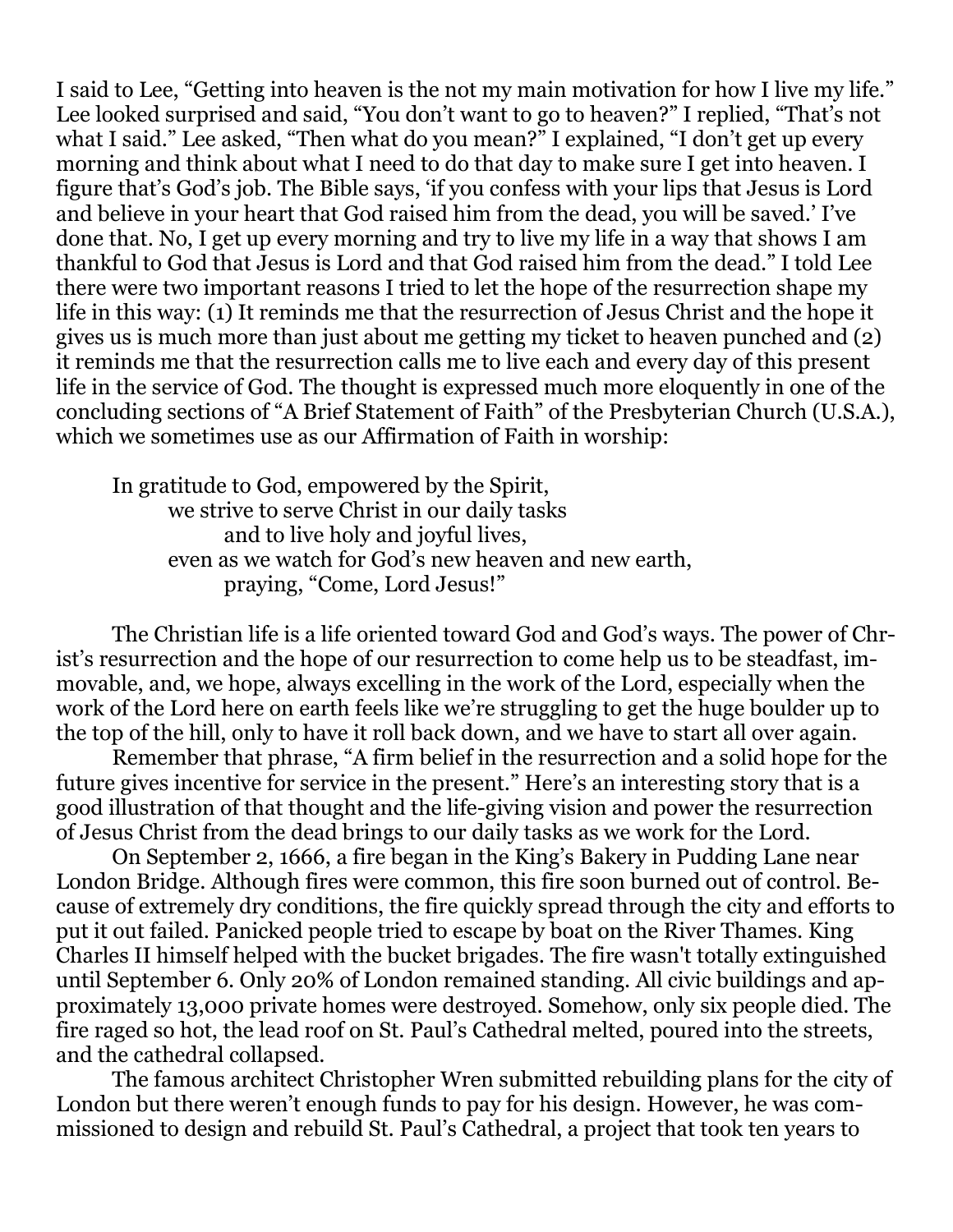design and forty years to complete. The story is told that one day, Christopher Wren saw three bricklayers on a scaffold, working on the cathedral. One was kneeling, one was half-standing, and one was standing upright. They were all working very hard and fast. The famous architect asked each of them in turn, "What are you doing?" The first man answered, "I am a bricklayer. I'm working hard laying bricks to feed my family." The second craftsman replied, "I'm a builder. I'm building a wall." The third brick, who was the most productive worker of the group and the eventual group leader, looked at Christopher Wren and said, "I'm a cathedral builder. I'm building a great cathedral to the Almighty."<sup>8</sup>

 You know, there's every possibility that not one of those three bricklayers lived long enough to see the completion of the rebuilding of St. Paul's Cathedral. But that third bricklayer was inspired by a great vision and hope.

The Easter message  $-$  Christ is risen! He is risen, indeed!  $-$  is for more than one day in the year. The hope of the resurrection isn't just for some day out there in the future. The power of the resurrection is available to us today, as a gift from God, so that we can "be steadfast, immovable, always excelling in the work of Lord, because we know that in the Lord our labor is not in vain."

 By the power of and in the hope of the resurrection of Jesus Christ from the dead, we can keep on keepin' on.

## *Let us pray: Risen Christ, may we who in baptism die to sin, rise again to new life and find our place in your living body. Give us grace to love one another, to follow in the way of your commandments, and to share your risen life. All praise is yours, now and throughout eternity.Amen.*

## **NOTES**

<sup>1</sup>This information about Sisyphus is taken from Mark Cartwright, "Sisyphus," December 14, 2016 at www.worldhistory.org.

2 "Motivations for Ministry," 1 Corinthians 15:58 Commentary, April 29, 2021 at wwwpreceptaustin.org.

<sup>3</sup>Ibid.

<sup>4</sup>Richard B. Hays, *First Corinthians* (Louisville: John Knox Press, 1997), p. 277.

<sup>5</sup>Brian Bantum, "Life after resurrection: Salvation is not a place but a way of life," April 8, 2021 at www.christiancentury.org.

<sup>6</sup>Kenneth J. Foreman, *The Layman's Bible Commentary*, Volume 21 (Atlanta: John Knox Press, 1961), p. 110.